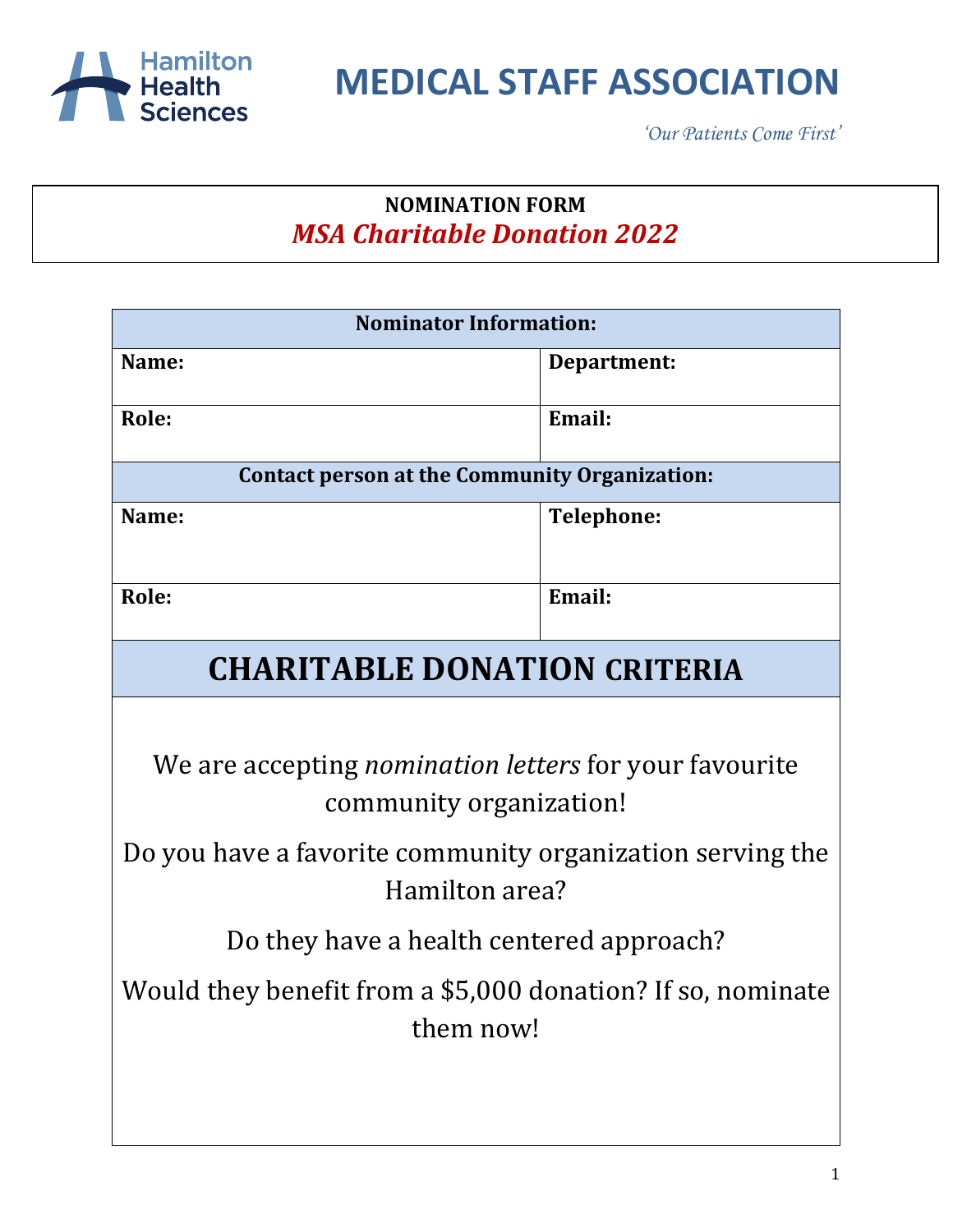

*'Our Patients Come First'*

### **CALL FOR NOMINATIONS**

**Why you think this local community organization should be nominated:** When writing your nomination please include all relevant details.

**a) Describe why you think this local community organization should be nominated, including examples (Max. of 250 words).** Examples could include how they serve Hamilton area, do they have health centered approach, how would they benefit from our donation etc.

**b) Tell us how you know this local community organization?**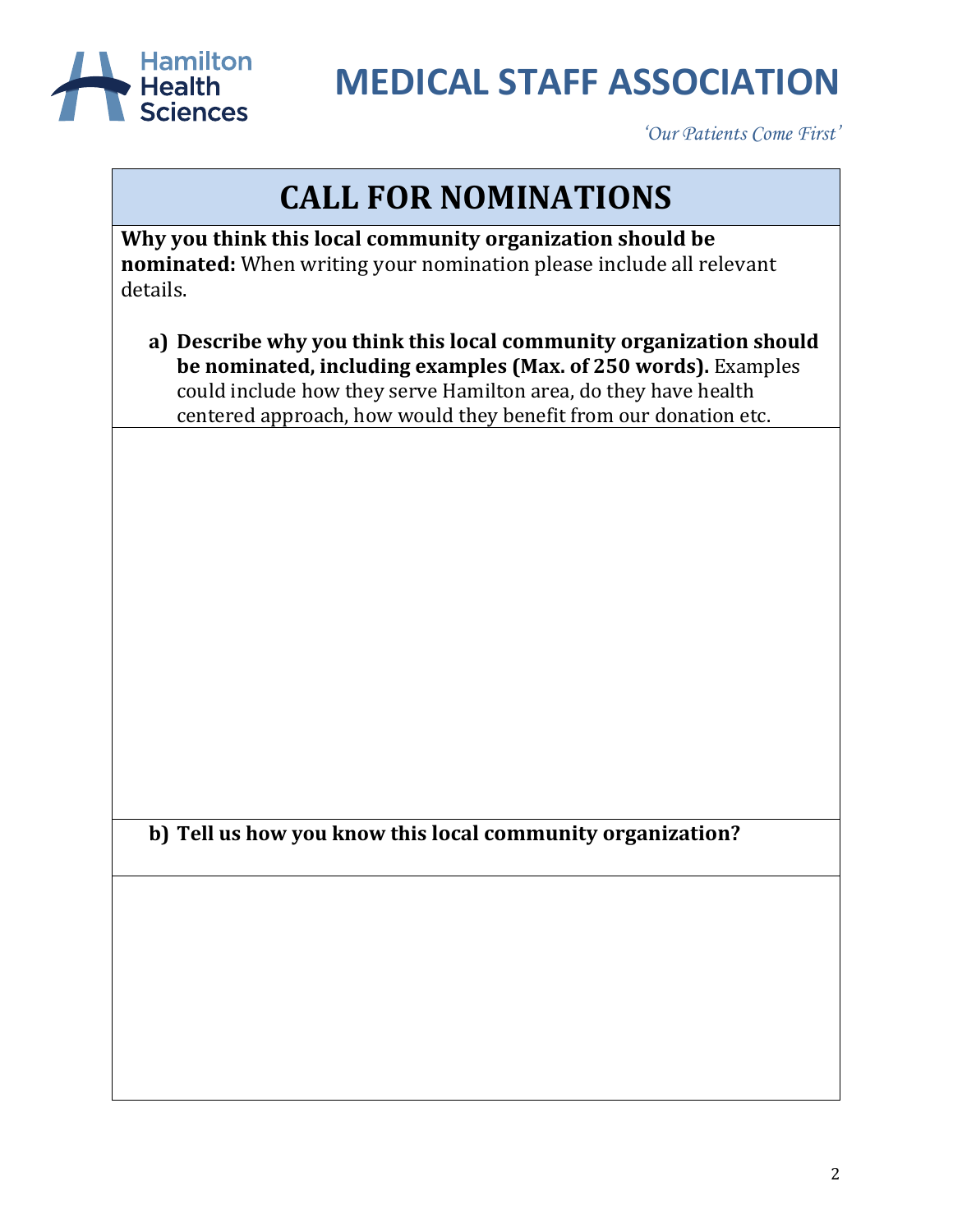

*'Our Patients Come First'*

| c) Anything else? You can write any additional information here:                                                                                                                                                                                |                        |  |
|-------------------------------------------------------------------------------------------------------------------------------------------------------------------------------------------------------------------------------------------------|------------------------|--|
|                                                                                                                                                                                                                                                 |                        |  |
|                                                                                                                                                                                                                                                 |                        |  |
| Do you grant permission for your nomination letter to be released to PR following<br>award notification of the recipient:                                                                                                                       |                        |  |
| <b>No</b><br><b>Yes</b>                                                                                                                                                                                                                         |                        |  |
| <b>E-signature of the Nominator:</b>                                                                                                                                                                                                            | <b>Date Completed:</b> |  |
|                                                                                                                                                                                                                                                 |                        |  |
| <b>IMPORTANT NOTES:</b>                                                                                                                                                                                                                         |                        |  |
| It is important that your nomination form address the established criteria and why<br>you feel your community organization meets this criteria. Nominations will not be<br>considered if the nomination form does not include this information. |                        |  |
| •Nominations can only be assessed based on the information provided. The more detail<br>provided in the description, the better chances of winning an award.                                                                                    |                        |  |
| • Consent for media release will be sought from the community organization if they are<br>selected to receive the award.                                                                                                                        |                        |  |
| •Upon closing of the nomination period, contact person provide at the community<br>organization will be notified of the nomination and by whom they were nominated.                                                                             |                        |  |
| •If you have questions or are having trouble completing the application form, please<br>contact Ewelina Grisafi at msa@hhsc.ca                                                                                                                  |                        |  |
| All nominations must be submitted by email or fax and include this nomination                                                                                                                                                                   |                        |  |
| form. Nomination form and supporting documents (if required) can be sent to:<br>msa@hhsc.ca. In the subject line, please state The MSA Charitable Donation 2022.                                                                                |                        |  |
| <b>HHS Medical Staff Association</b>                                                                                                                                                                                                            |                        |  |
| Fax: 905-577-1479<br>➤<br>Email: MSA@hhsc.ca                                                                                                                                                                                                    |                        |  |